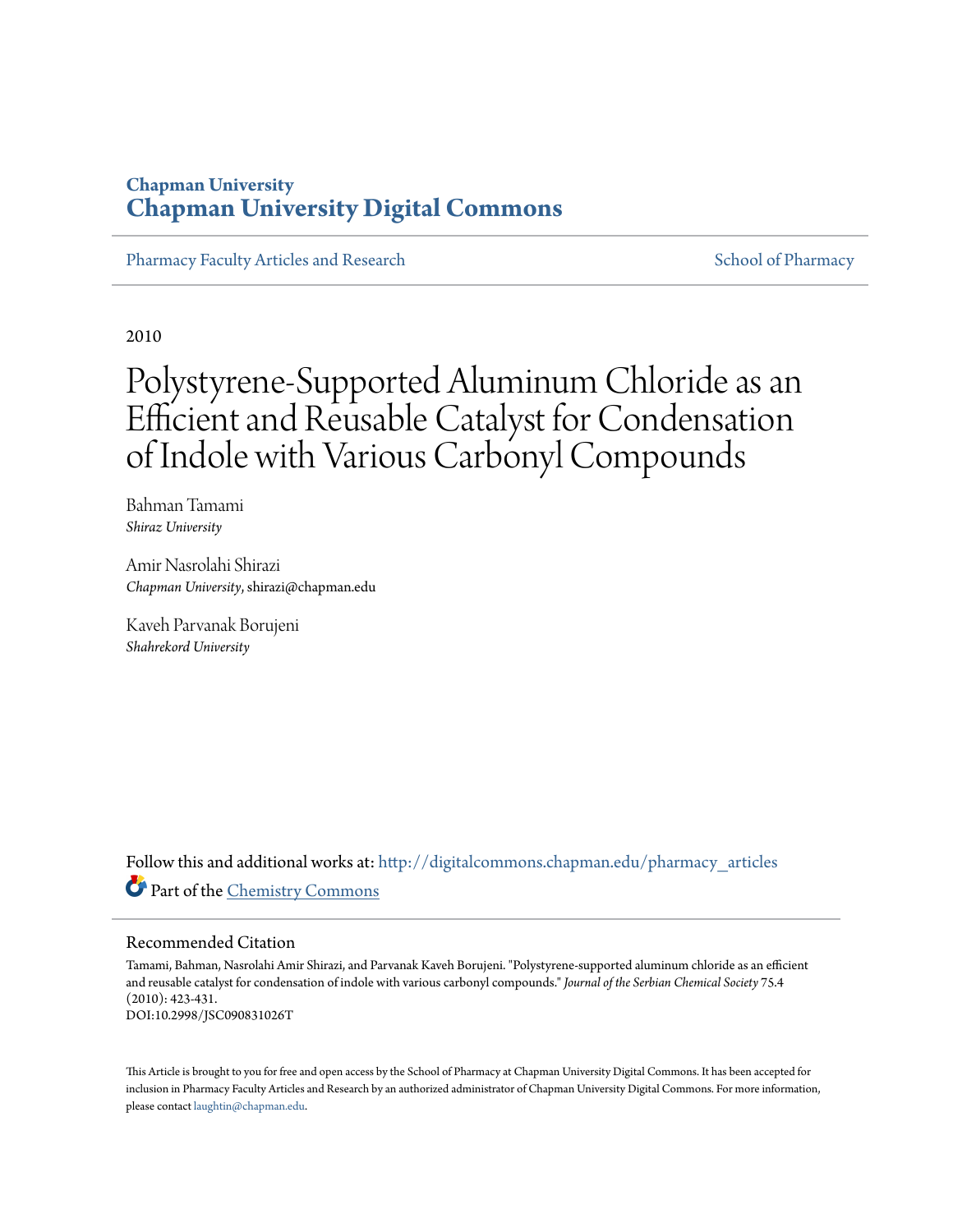# Polystyrene-Supported Aluminum Chloride as an Efficient and Reusable Catalyst for Condensation of Indole with Various Carbonyl Compounds

#### **Comments**

This article was originally published in *Journal of the Serbian Chemical Society*, volume 75, issue 4, in 2010. [DOI: 10.2998/JSC090831026T](http://dx.doi.org/10.2998/JSC090831026T)

#### **Creative Commons License**  $\bigcirc$   $\circ$

This work is licensed under a [Creative Commons Attribution-Noncommercial-No Derivative Works 3.0](http://creativecommons.org/licenses/by-nc-nd/3.0/) [License.](http://creativecommons.org/licenses/by-nc-nd/3.0/)

#### **Copyright**

Serbian Chemical Society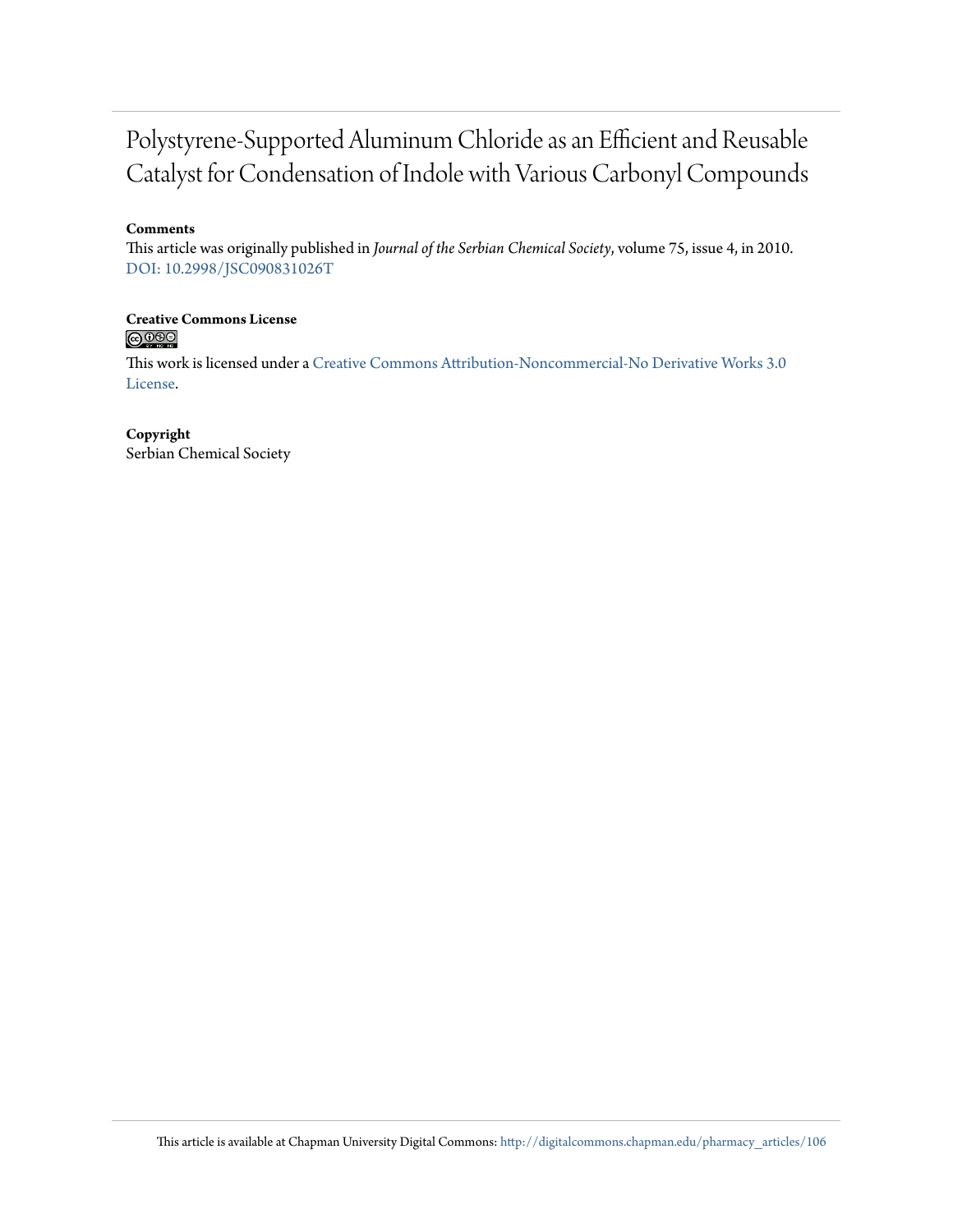



JSCS@tmf.bg.ac.rs • www.shd.org.rs/JSCS *J. Serb. Chem. Soc. 75* (4) 423–431 (2010) UDC 678.746+546.62'131:544.478+547.756 *JSCS–3975 Original scientific paper* 

### **Polystyrene-supported aluminum chloride as an efficient and reusable catalyst for condensation of indole with various carbonyl compounds**

BAHMAN TAMAMI<sup>1\*</sup>, AMIR NASROLAHI SHIRAZI<sup>1</sup> and KAVEH PARVANAK BORUJENI<sup>2</sup>

*1Department of Chemistry, Shiraz University, Shiraz 71454 and 2College of Science, Shahrekord University, Shahrekord 115, Iran* 

(Received 31 August 2009, revised 8 February 2010)

*Abstract*: Crosslinked polystyrene-supported aluminum chloride  $(PS-AICI<sub>3</sub>)$  is a stable, recyclable and environmental friendly heterogeneous catalyst for the condensation of indole with aldehydes and ketones to afford diindolylmethanes. In addition,  $PS-AICI<sub>3</sub>$  shows satisfactory selectivity in the reaction of mixtures of an aldehyde and a ketone with indole. Although  $AICI<sub>3</sub>$  is a water sensitive, corrosive and environmentally harmful compound,  $PS-AICI<sub>3</sub>$  is a stable and water-tolerant species. The mild reaction conditions, short reaction times, easy work-up, high to excellent yields, chemoselectivity, reuse of the catalyst for at least ten times without significant change in its catalytic activity, low cost, and easy preparation and handling of the polymeric catalyst are obvious advantages of the present method.

*Keywords*: bis-indolylmethanes; indole; polystyrene; aluminum chloride.

#### INTRODUCTION

Indole and its corresponding compounds have been identified as an important category of heterocyclic compounds in medicinal chemistry.1,2 Among different indole derivatives, diindolylmethanes are known as a privileged group because of their representation in natural products<sup>3</sup> and extensive applications in pharmaceuticals.4 Diindolylmethanes, which are found in marine sponges,5,6 are effective in the prevention of cancer due to their ability to modulate cancer- -causing estrogen metabolites.7 Synthetically, the reaction of indole with aldehydes or ketones produces azafulvanium salts, which further react with another indole molecule to form bis-indolylmethanes.<sup>8</sup> A great number of methods have been reported in the literature for the preparation of bis-indolylmethanes in which protic acids,<sup>9</sup> as well as Lewis and other acids, such as  $LiClO<sub>4</sub>$ ,<sup>10</sup> montmoril-

í

423



doi: 10.2998/JSC090831026T \* Corresponding author. E-mail: tamami@chem.susc.ac.ir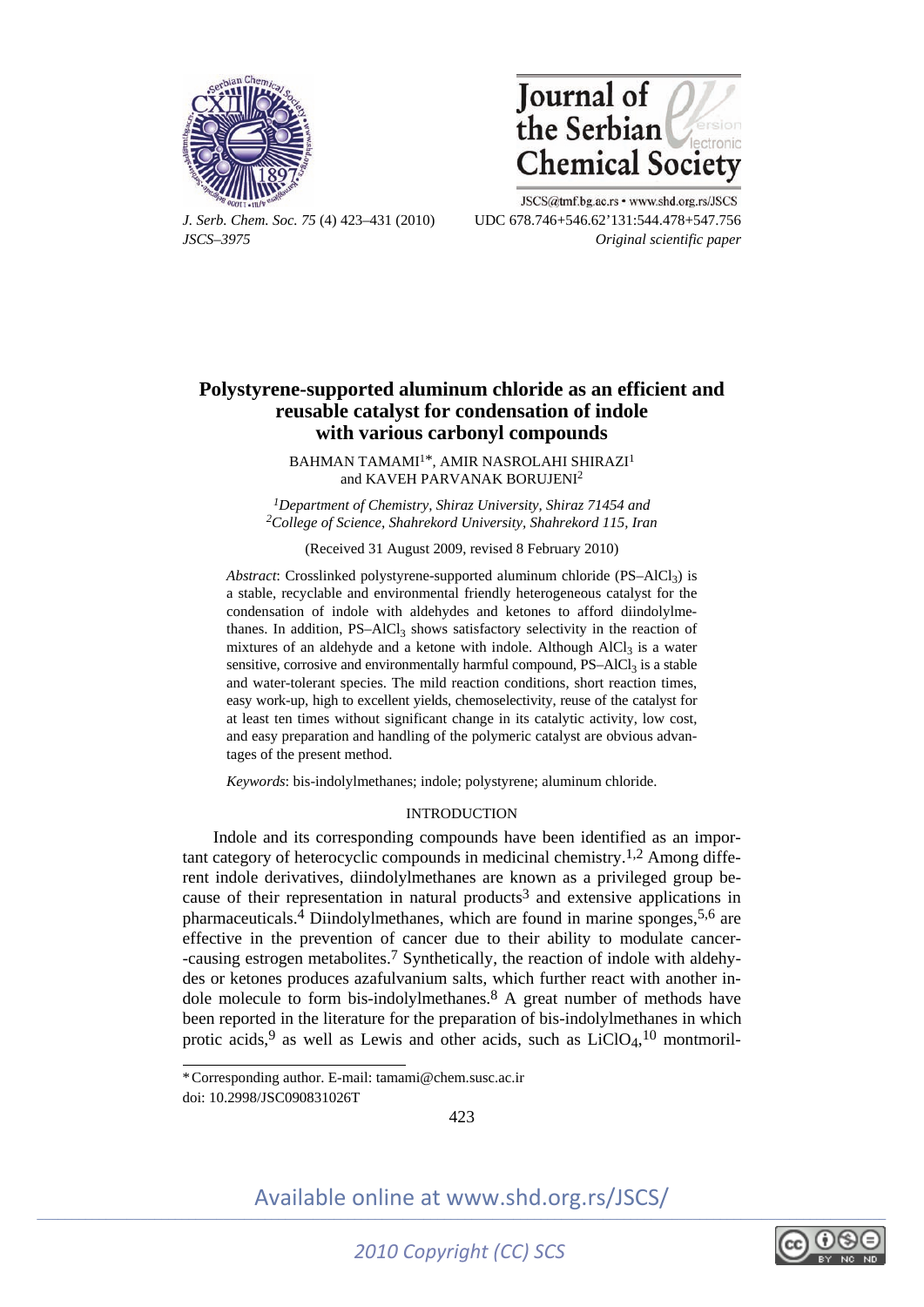lonite K10,<sup>11</sup> HClO<sub>4</sub> (TPP),<sup>12</sup> CeCl<sub>3</sub>⋅7H<sub>2</sub>O,<sup>13</sup> amberlyst-15,<sup>14</sup> KHSO<sub>4</sub>,<sup>15</sup> zeokarb-225,<sup>16</sup> polyindole salt,<sup>17</sup> La(PFO)<sub>3</sub>,<sup>18</sup> PEG-supported sulfonic acid,<sup>19</sup>  $ZrOCl<sub>2</sub>·8H<sub>2</sub>O/silica gel<sup>20</sup> and heteropolvacids<sup>21,22</sup> are employed. Ionic liquids$ in conjugation with  $In(OTF)_{3}$  or FeCl<sub>3</sub>⋅6H<sub>2</sub>O<sup>23</sup> were also reported to be useful media for this transformation. Although these methods were appropriate, many of them are associated with several drawbacks, including the requirement of large or stoichiometric amount of catalysts due to their deactivation by the nitrogen- -containing reactants, low yields, long reaction time, expensive catalysts, exhausting wor-kup and the generation of environmentally perilous waste material as a result of the required extraction procedures.

Due to their wide range of biological, industrial and synthetic applications, the preparation of bis-indolylmethanes has received renewed attention of researchers interested in the discovery of improved protocols. In continuation of ongoing research on the use of heterogeneous polystyrene-supported aluminum chloride as a Lewis acid catalyst in organic reactions<sup>24–26</sup>, herein this polymeric catalyst is introduced for the efficient electrophilic substitution of indole with a variety of carbonyl compounds.

#### EXPERIMENTAL

All chemicals were purchased from Merck or Fluka. Polystyrene (8 % divinylbenzene, prepared *via* suspension polymerization using polyvinylpyrrolidone 90 K as the suspension agent, grain size range: 0.25–0.6 mm) was obtained from the Iran Polymer and Petrochemical Institute. All products are known compounds and were identified by comparison of their physical and spectral data with those of authentic samples. The capacity of the catalyst was determined by the Mohr titration method and atomic absorption technique using a Philips atomic absorption instrument. Reaction monitoring and purity determination of the products were accomplished by TLC on silica-gel polygram SILG/UV254 plates. The IR spectra were recorded on a Shimadzu FTIR-8300 spectrophotometer,  $V_{\text{max}}$  in cm<sup>-1</sup>. The <sup>1</sup>H-NMR (250 MHz) and <sup>13</sup>C-NMR (62.5 MHz) were recorded on a Bruker Advanced DPX-250, FT-NMR spectrometer,  $\delta$  in ppm. The mass spectra were recorded on a Shimadzu GC MS-QP 1000 EX instrument. Microanalyses were performed on a Perkin-Elmer 240-B microanalyzer. Melting points were recorded on a Büchi B-545 apparatus in open capillary tubes.

#### *Preparation of PS–AlCl<sub>2</sub>*

Anhydrous AlCl<sub>3</sub> (4.5 g) was added to polystyrene (8 % divinylbenzene, 3.5 g) in carbon disulfide (25 mL) as the reaction medium. The mixture was stirred using a magnetic stirrer under reflux condition for 50 min, cooled and then water (40 mL) was cautiously added to hydrolyze the excess AlCl3. The mixture was stirred until the deep orange color disappeared and the polymer became light yellow. The polymer beads were filtered and washed with water (350 mL) and then with acetone and diethyl ether. The polymer was dried in a vacuum oven for 12 h at room temperature. The capacity of the polymeric catalyst based on its chloride content was 0.40 mmol AlCl<sub>3</sub>/g catalyst.<sup>24-26</sup>

#### *General procedure for the condensation of carbonyl compounds with indole*

In a round bottom flask  $(25 \text{ mL})$  equipped with a condenser and a magnetic stirrer, a solution of the required carbonyl compound (1.0 mmol) and indole (2.0 mmol) in 10 mL MeCN

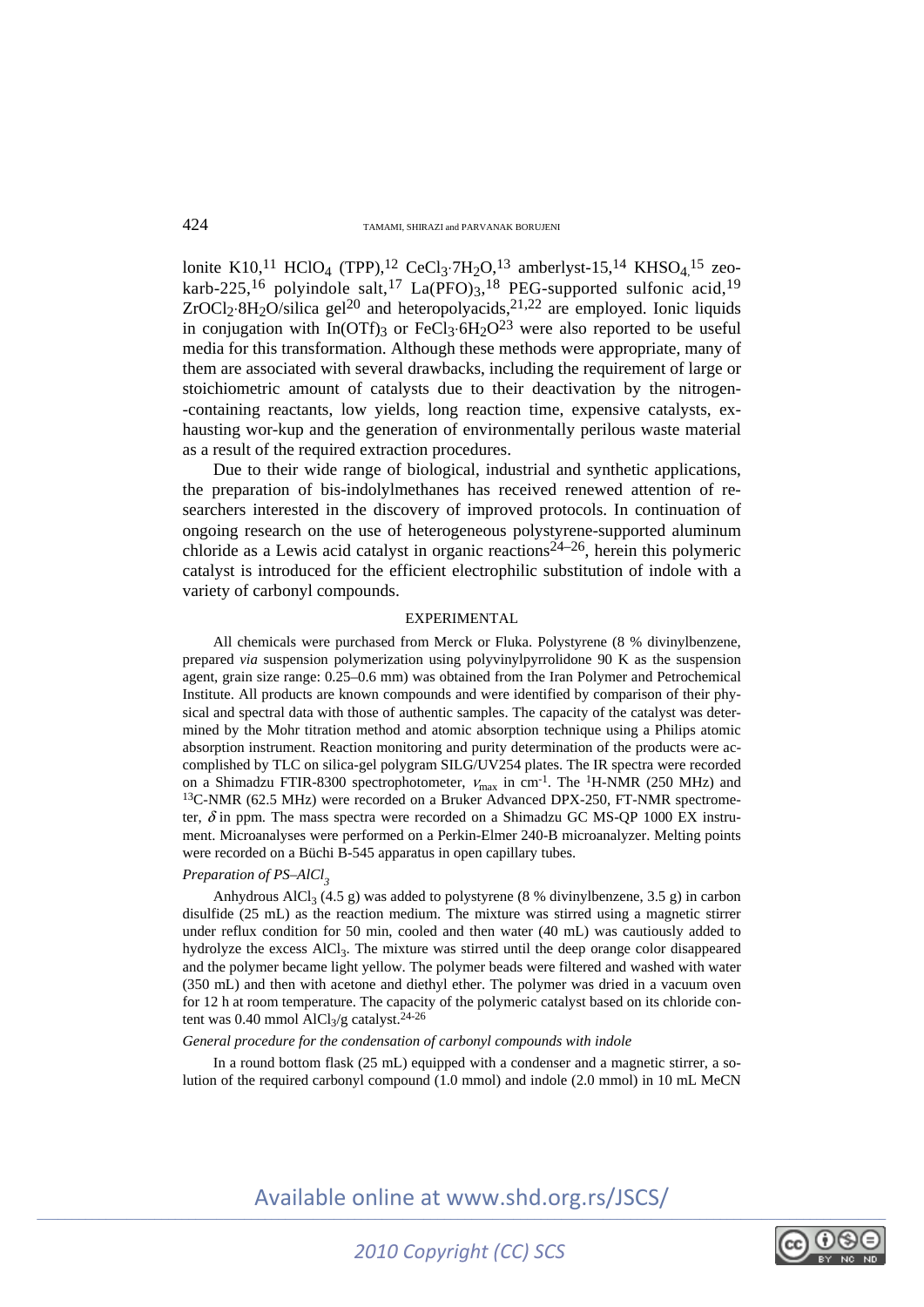#### DIINDOLYLMETHANES 425

was prepared.  $PS-AlCl<sub>3</sub> (0.20 mmol)$  was added to the solution and the reaction mixture was stirred magnetically under reflux conditions. The progress of the reaction was followed by TLC. After completion of the reaction, the catalyst was filtered off and washed with  $Et<sub>2</sub>O$  $(2\times15 \text{ mL})$  and the filtrate concentrated on a rotary evaporator under reduced pressure to give the desired product. When required, the products were purified by column chromatography so as to afford the pure bis-indolylmethanes. The spent catalyst from different experiments was washed with  $Et<sub>2</sub>O$ , dried and used again.

#### RESULTS AND DISCUSSION

PS–AlCl<sub>3</sub> was prepared by addition of anhydrous AlCl<sub>3</sub> to polystyrene (8 %) divinylbenzene) in carbon disulfide under reflux conditions. The Mohr titration method<sup>27</sup> and the atomic absorption technique were employed to determine the capacity. The capacity of the polymeric catalyst was  $0.40$  mmol AlCl<sub>3</sub> per gram of catalyst. Although AlCl<sub>3</sub> is a water sensitive, corrosive and environmentally harmful compound,  $PS-AICI<sub>3</sub>$  is a stable and water tolerant species (as a benchtop catalyst). This catalyst is easy to prepare, stable, storable in air for a long time without any change, easily recycled and reused without appreciable loss of activity.

In order to optimize the reaction conditions,  $PS-AICI<sub>3</sub>$  was employed as the catalyst for the condensation of indole and benzaldehyde in different solvents, *i.e.*, MeCN, THF, CH<sub>2</sub>Cl<sub>2</sub>, EtOH, toluene, Et<sub>2</sub>O and cyclohexane. Acetonitrile proved to be the best medium. It was found that 0.20:1.0:2.0 mmol ratio of catalyst/benzaldehyde/indole was sufficient to obtain the desired diindolylmethanes in 95 % yield within 1 h under reflux conditions (Scheme 1).



Next, (PS-AlCl<sub>3</sub>)-catalyzed electrophilic substitution reactions of indole with a variety aldehydes and ketones were performed to better understand the generality of this method (Table I).

As can be seen in Table I (entries 1–16), aromatic, aliphatic and heterocyclic aldehydes underwent electrophilic substitution reaction with indole effectively to afford a wide range of substituted diindolylmethanes. Substrates with an electron-withdrawing substituent gave excellent yields in comparison with those carrying an electron-donating group, but the difference in time was not significant (entries 2–10). Both *o*-substituted and *p*-substituted aromatic aldehydes gave high yields. It was also found that the reaction of terephthalaldehyde (entry 16) with 4

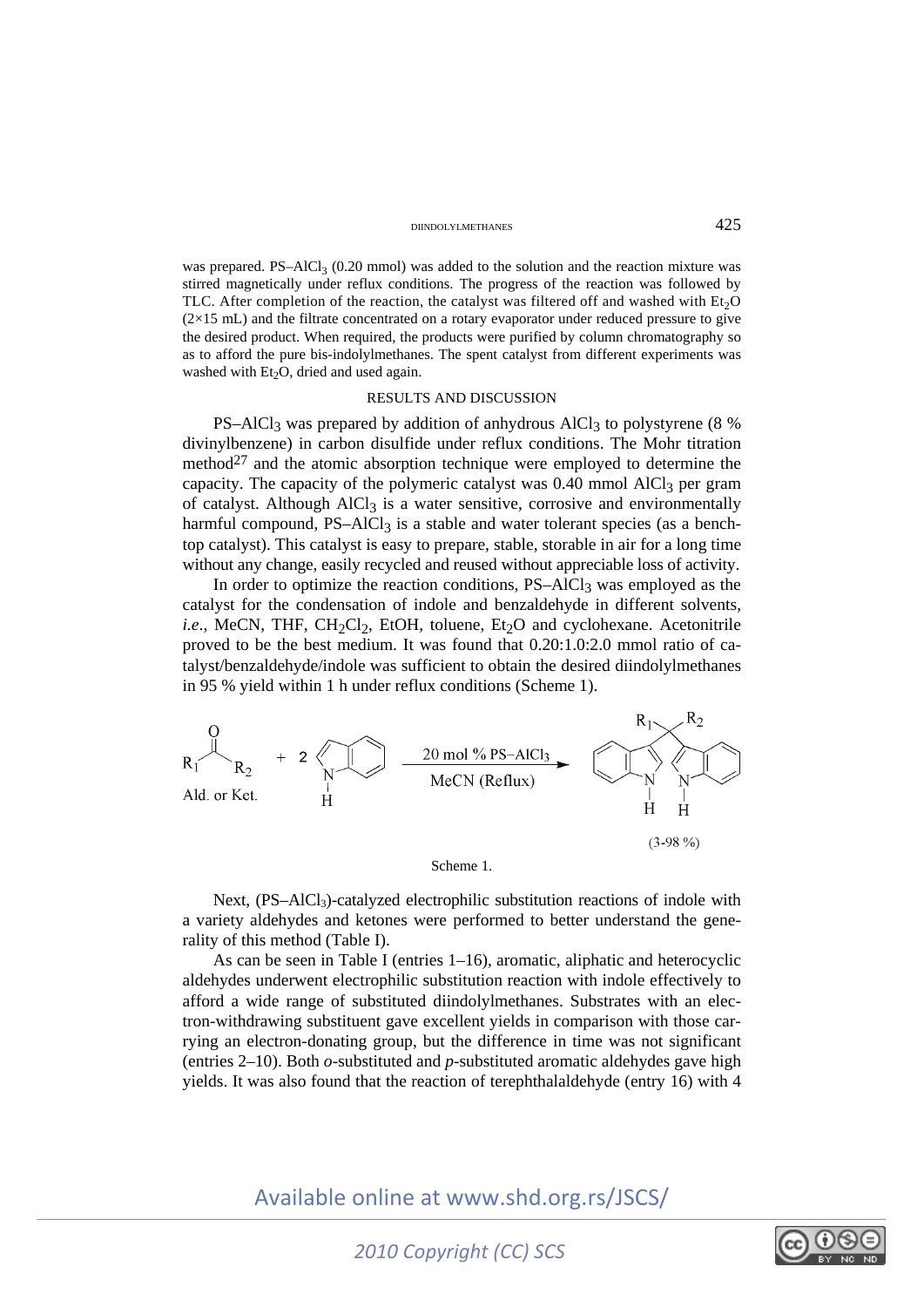equivalents of indole proceeded rapidly under similar conditions to afford *p*-bis- (diindolylmethyl)benzene in high yield (Scheme 2).

TABLE I. PS-AlCl<sub>3</sub> catalyzed synthesis of diindolylmethane derivatives (all reactions were performed under reflux in CH3CN. Ratio of catalyst/carbonyl compound/indole was 0.20:1.0:2.0)

| Entry            | Carbonyl compound <sup>a</sup> | Time, min | Yield, % <sup>b</sup> | References for known compounds |
|------------------|--------------------------------|-----------|-----------------------|--------------------------------|
| $\overline{1}$   | $\beta$                        | 60        | 95                    | 28                             |
| $\sqrt{2}$       | O<br>$O_2N$                    | 80        | 98                    | 16                             |
| 3                | O<br>NO <sub>2</sub>           | 80        | 90                    | 28                             |
| $\overline{4}$   | 0<br>$O_2N$                    | 65        | 93                    | 29                             |
| $\sqrt{5}$       | O<br><b>OMe</b>                | 75        | 85                    | 18                             |
| $\epsilon$       | $\mathcal{S}$<br>MeO           | 75        | 89                    | 28                             |
| $\boldsymbol{7}$ | ݦ<br>C <sub>l</sub>            | 80        | 93                    | 28                             |
| $\,8\,$          | Ó<br>СI                        | 30        | 83                    | 28                             |
| 9                | O<br>Me                        | 50        | 89                    | $10\,$                         |
| 10               | O<br>HO                        | 55        | 85                    | $17\,$                         |
| $11\,$           | Ģ                              | 75        | 89                    | 29                             |
| 12               | O                              | 65        | 90                    | 30                             |
| 13               | CHO                            | 80        | 87                    | 28                             |
| 14               | O<br>н                         | $120\,$   | 79                    | 10                             |
| 15               | $\geqslant$ O<br>Ĥ             | 120       | 75                    | 15                             |

Available online at www.shd.org.rs/JSCS/

*2010 Copyright (CC) SCS*

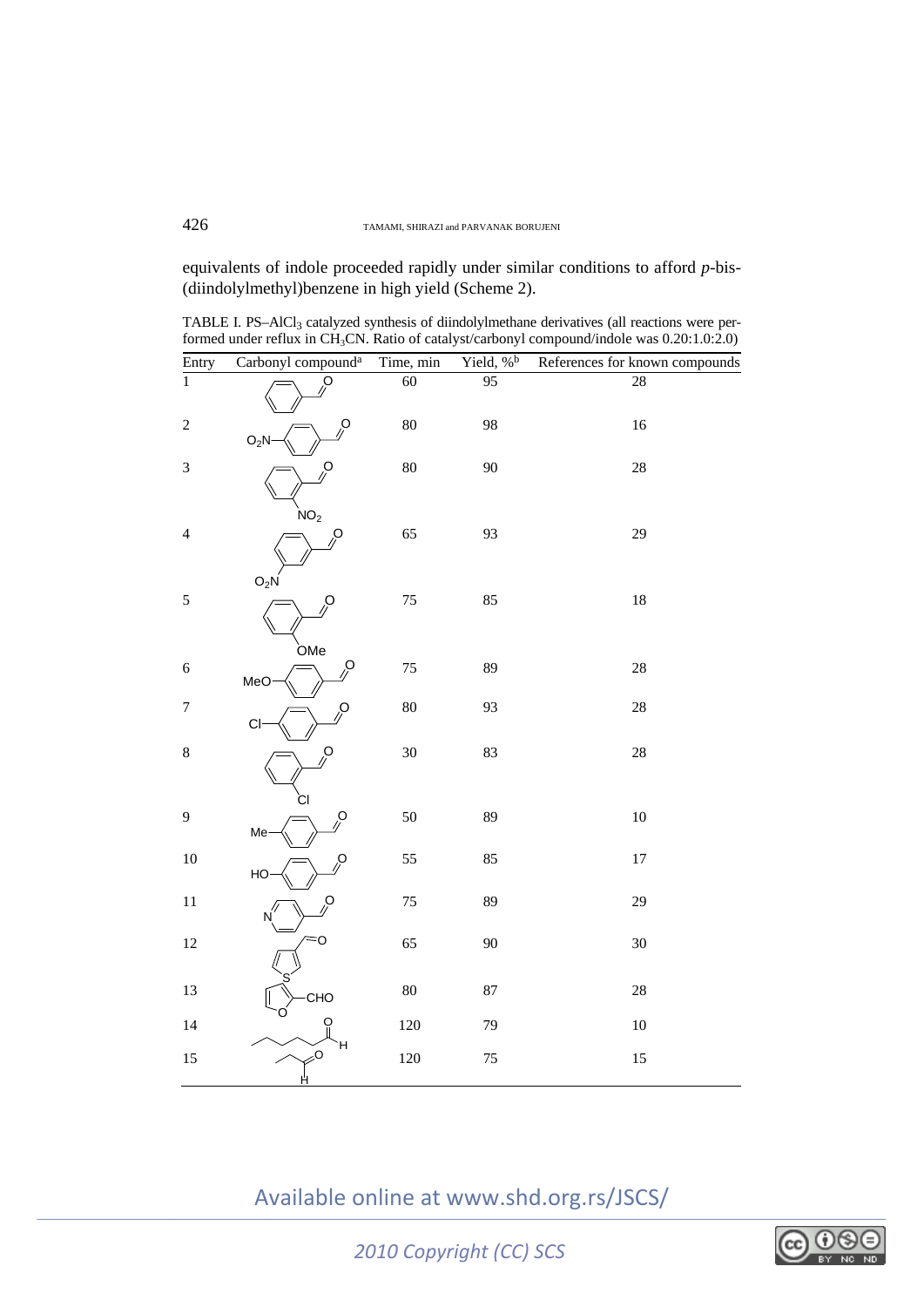| TABLE I. Continued |                                |           |                          |                                |  |  |
|--------------------|--------------------------------|-----------|--------------------------|--------------------------------|--|--|
| Entry              | Carbonyl compound <sup>a</sup> | Time, min | Yield, $\%$ <sup>b</sup> | References for known compounds |  |  |
| 16                 | OHC·<br>CHO                    | 75        | 89                       | 28                             |  |  |
| 17                 | ו                              | 150       | 76                       | 28                             |  |  |
| 18                 |                                | 200       | 65                       | 28                             |  |  |
| 19                 |                                | 220       | 3                        | 28                             |  |  |
| 20                 |                                | 240       | $\theta$                 |                                |  |  |
| 21                 |                                | 240       | 55                       | 31                             |  |  |

<sup>a</sup>All products are known compounds and were identified by comparison of their physical and spectral data with those of the corresponding authentic sample; bisolated yields



Scheme 2.

Ketones required a longer reaction time and were obtained in moderate yields (entries 17–21). This striking difference in reactivity prompted an investigation of the applicability of the present method for the chemoselective electrophilic substitution reaction of indole with aldehydes and ketones. Thus, equimolar mixtures of aldehydes and ketones were allowed to react with indole in the presence of PS–AlCl3. As shown in Scheme 3, the catalyst was able to discriminate between aldehydes and ketones. The observed chemoselectivity of PS-AlCl<sub>3</sub> makes it suitable for the selective reaction of aldehydes in the presence of keto carbonyl functions and hence it can be employed in the synthesis of complex molecules by multistep processes. The chemoselectivity of PS–AlCl<sub>3</sub> toward aldehydes and ketones is presumably due to its mild catalytic activity and also to the difference in bulkiness of the carbonyl compounds. It is noteworthy that PS–AlCl<sub>3</sub> showed a higher chemoselectivity than that of AlCl<sub>3</sub> in the reaction of indole with a mix-

Available online at www.shd.org.rs/JSCS/

*2010 Copyright (CC) SCS*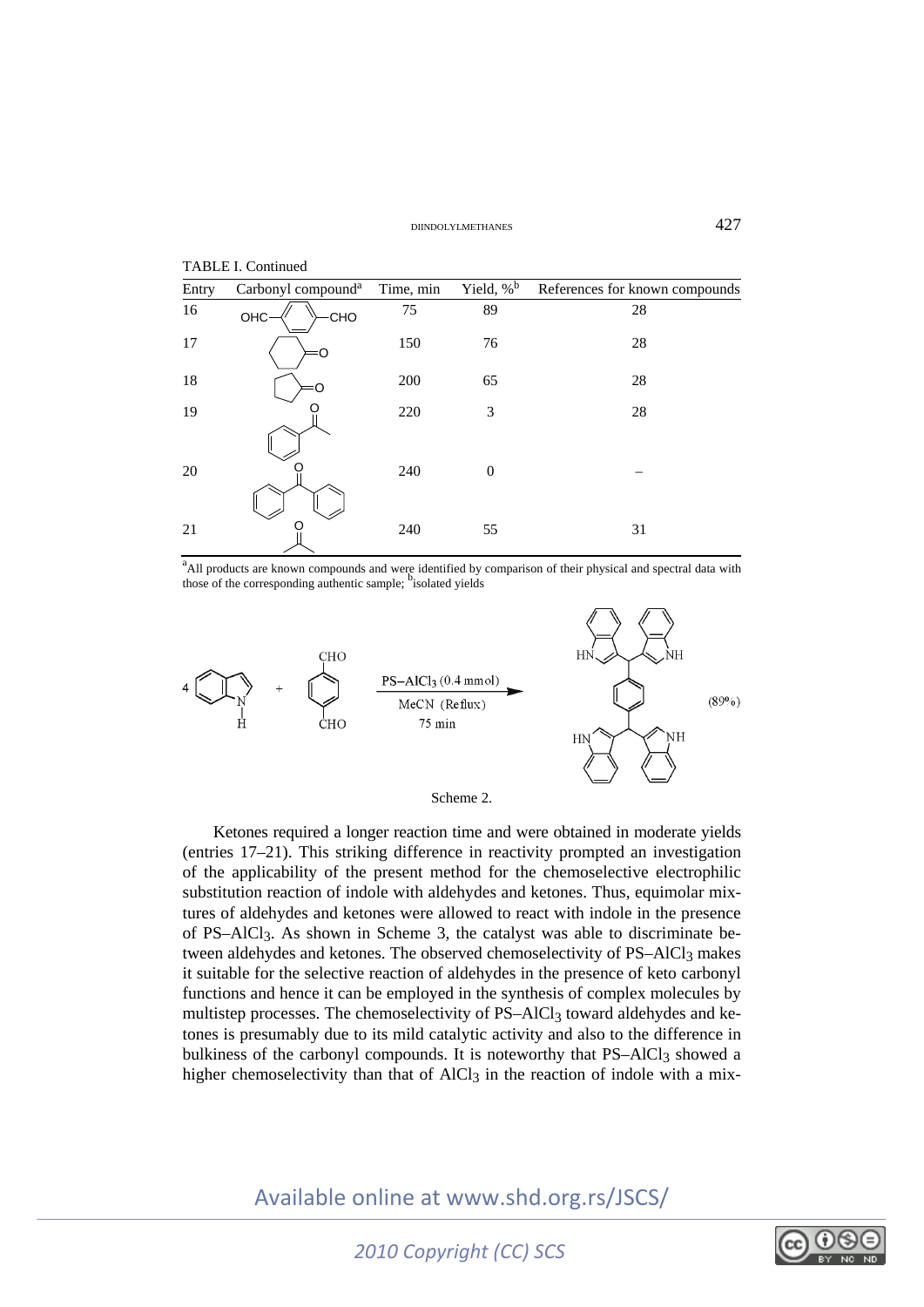ture of aldehyde and ketones (Scheme 3). This is probably due to the higher reactivity of AlCl3, *i.e*., stronger Lewis acidity, and therefore lower selectivity.



+ Several unindetified products

Scheme 3.

Representative spectral data of some of the obtained compounds are given below.

*3,3'-(Phenylmethylene)bis-1*H*-indole (entry 1).* Pink solid. Yield: 95 %; m.p. 141–143 °C (Lit.28 140–142 °C). IR (KBr, cm–1): 3402, 3051, 1618, 1600. 1H- -NMR (250 MHz, CDCl3, *δ* / ppm): 5.86 (1H, *s*, C–H), 6.66 (2H, *s*, C–H), 7.11 (2H, *t*, ArH, *J* = 6.9 Hz), 7.14–7.22 (3H, *m*, ArH), 7.28–7.31 (2H, *m*, ArH), 7.35– –7.42 (6H, *m*, ArH), 7.93 (2H, *broad* NH). 13C-NMR (60 MHz; CDCl3, *δ* / ppm): 31.6, 110.9, 111.9, 118.4, 119.5, 121.2, 124.0, 126.3, 127.1, 128.5, 128.6, 137.0, 145.2.

*3,3'-[(2-Nitrophenyl)methylene]bis-1*H*-indole (entry 3)*. Yellow solid. Yield: 90 %; m.p. 140–142 °C (Lit.<sup>28</sup> 139–141 °C). <sup>1</sup>H-NMR (250 MHz; CDCl<sub>3</sub>, δ / / ppm): 5.24 (1H, *s*, ArCH), 6.55 (2H, *s*, ArH), 7.10–7.87 (12H, *m*, ArH) , 8.36 (2H, *broad d*, 2×NH,  $J = 8.6$  Hz). <sup>13</sup>C-NMR (60 MHz, CDCl<sub>3</sub>,  $\delta$  / ppm): 34.9, 111.5, 111.6, 119.5, 120.7, 121.9, 122.2, 124.3, 126.8, 129.6, 131.2, 132.6, 134.2, 136.8, 149.7.

*3,3'-(2-Furanylmethylene)bis-1*H*-indole (entry 13)*. Brown solid. Yield: 87 %; m.p. 317–319 °C (Lit.28 316–318 °C). IR (KBr, cm–1): 3410, 1712, 1450. 1H- -NMR (250 MHz, CDCl3, *δ* / ppm): 5.97 (1H, *s*, ArCH), 6.90 (2H, *s*, ArH), 7.08–  $-7.43$  (11H, *m*, ArH), 8.00 (2H, *broad*, 2×NH). <sup>13</sup>C-NMR (60 MHz, CDCl<sub>3</sub>,  $\delta$  / / ppm): 34.8, 106.5, 110.2, 111.3, 112.2, 118.0, 119.3, 119.7, 121.7, 124.3, 126.3, 135.9, 142.0.

*3,3',3",3'"-(1,4-Phenylenedimethylidyne)tetrakis-1*H*-indole (entry 16, Scheme 2*). Pink solid. Yield: 89 %; m.p.193 °C (dec.) (Lit.<sup>28</sup>, 191 °C). <sup>1</sup>H-NMR (250 MHz, CDCl3, *δ* / ppm): 5.87 (2H, *s*, ArCH), 6.54 (4H, *s*, ArH), 7.09–7.18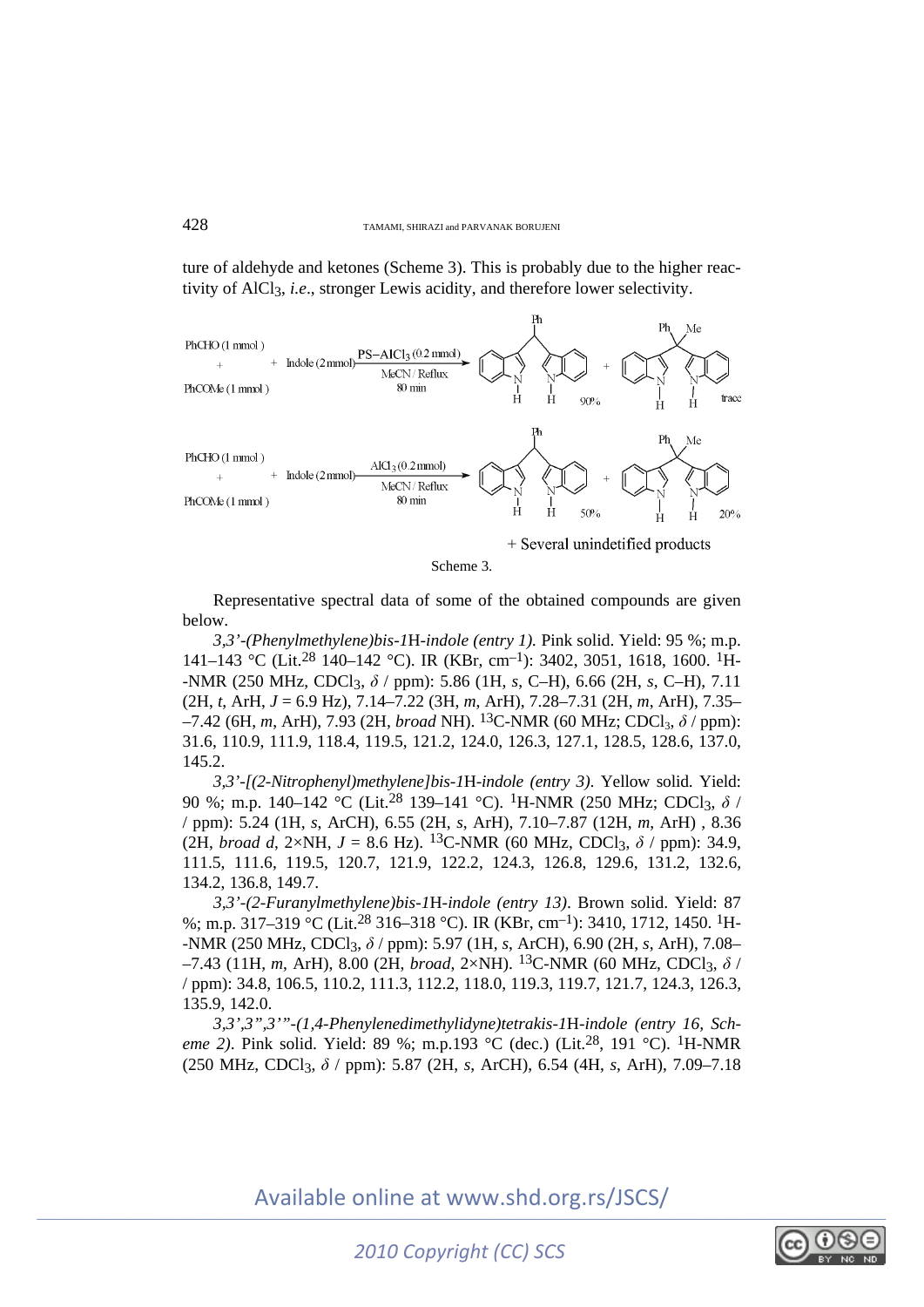#### DIINDOLYLMETHANES 429

(8H, *m*, ArH), 7.28–7.41 (12H, *m*, ArH), 8.14 (4H, *broad*, 4×NH). 13C-NMR (60 MHz, CDCl<sub>3</sub>, δ / ppm): 30.7, 111.8, 117.9, 118.1, 119.4, 121.1, 124.0, 126.6, 127.9, 137.0, 142.7.

The feasibility of recycling the catalyst was also examined. After completion of the reaction of indole with benzaldehyde, the polymer was filtered and washed with diethyl ether, dried in a vacuum oven at room temperature for 12 h and reused for the reaction of indole with the same or different aldehydes. As is shown in Table II, the efficiency of the recycled catalyst had not changed appreciably after ten cycles.

TABLE II. Comparison of the efficiencies of the recycled catalyst in the condensation of indole with benzaldehyde within 60 min

| Entry | No. of cycles | Yield, % <sup>a</sup> |
|-------|---------------|-----------------------|
|       |               | 95                    |
|       |               | 90                    |
|       |               | 90                    |
|       |               | 90                    |
|       |               | 85                    |
| O     |               | 85                    |
|       | n             | 85                    |
| 8     |               | 85                    |
|       |               | 85                    |
| 10    |               | 85                    |

<sup>a</sup>Isolated yields

A comparison of the efficiency of the  $PS-AICI<sub>3</sub>$  catalyst with some of those reported in the literature is given in Table III. As can be seen, in addition to having the general advantages attributed to polymeric supported catalysts, PS–AlCl<sub>3</sub> has a good efficiency compared to many of the other reported catalysts. The present procedure is superior in comparison with  $BF_3$ ,  $Et_2O$  or  $AICI_3$  catalysts employed in the reaction of acetone with indole, which are reported to lead to the production of several unidentified products.32–36

TABLE III. Comparison of the efficiencies of a number of different reported catalysts with that of  $PS-AICl<sub>2</sub>$  in the condensation of indole with benzaldehyde

| Entry | Catalyst/solvent                         | Time, min | Yield, $%$ <sup><math>\alpha</math></sup> | Ref. |
|-------|------------------------------------------|-----------|-------------------------------------------|------|
|       | $PS-AICl_3/CH_3CN$                       | 60        | 95                                        |      |
| 2     | $In(OTf)_{3}/CH_{3}CN$                   | 25        | 71                                        | 23   |
| 3     | LiClO <sub>4</sub> /CH <sub>3</sub> CN   | 120       | 80                                        | 10   |
| 4     | $ZrOCl2·8H2O$ , solvent-free             | 40        | 84                                        | 20   |
| 5     | La(PPO) <sub>3</sub> /CH <sub>3</sub> CN | 30        | 90                                        | 18   |
| 6     | $PPh_3 \cdot HClO_4/CH_3CN$              | 30        | 61                                        | 12   |
| 7     | $AlPW_{12}O_{40}/CH_3CN$                 | 15        | 92                                        | 21   |
| 8     | Zeokarb-225/CH <sub>3</sub> CN           | 450       | 95                                        | 16   |
|       |                                          |           |                                           |      |

<sup>a</sup>Isolated yields

## \_\_\_\_\_\_\_\_\_\_\_\_\_\_\_\_\_\_\_\_\_\_\_\_\_\_\_\_\_\_\_\_\_\_\_\_\_\_\_\_\_\_\_\_\_\_\_\_\_\_\_\_\_\_\_\_\_\_\_\_\_\_\_\_\_\_\_\_\_\_\_\_\_\_\_\_\_\_\_\_\_\_\_\_\_\_\_\_\_\_\_\_\_\_\_\_\_\_\_\_\_\_\_\_\_\_\_\_\_\_\_\_\_\_\_\_\_\_\_\_\_\_\_ Available online at www.shd.org.rs/JSCS/

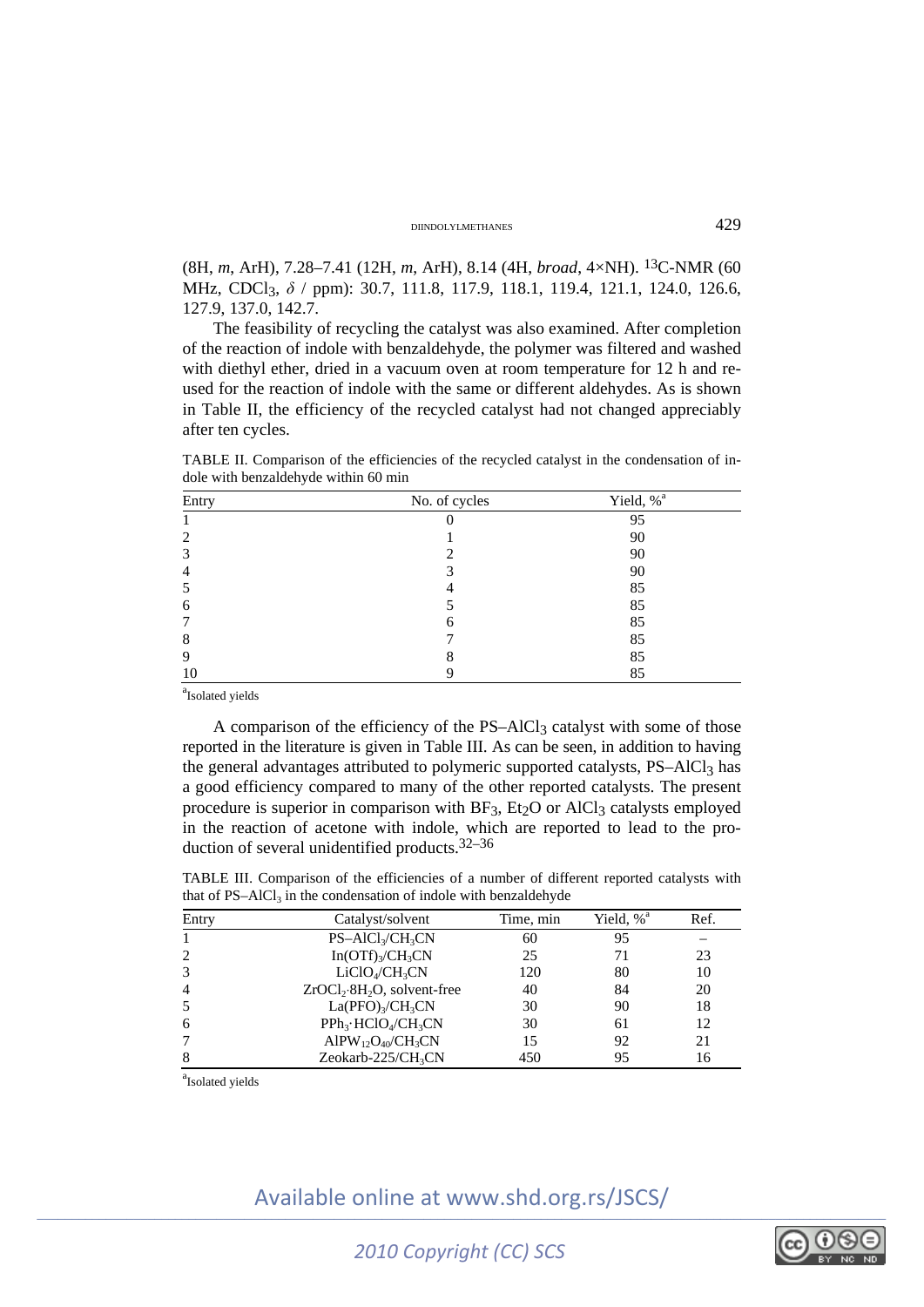#### 430 TAMAMI, SHIRAZI and PARVANAK BORUJENI

#### **CONCLUSIONS**

In conclusion, a highly efficient polymer-supported catalyst has been introduced for the reaction of indole with carbonyl compounds, to afford diindolylmethanes in good to excellent yields. Although AlCl<sub>3</sub> is a water sensitive, corrosive and environmentally harmful compound, PS–AlCl<sub>3</sub> is a stable and water tolerant species. The mild reaction conditions, short reaction times, easy work-up, high to excellent yields, chemoselectivity, reuse of the catalyst for at least ten times without significant change in its catalytic activity, low cost, and easy preparation and handling of the polymeric catalyst are the obvious advantages of the present method.

*Acknowledgements*. We gratefully acknowledge the partial support of this study by the Shiraz University and the Shahrekord University Research Council. In addition, the help of Mr. Gh. R. Nejabat in this work is appreciated.

#### ИЗВОД

#### АЛУМИНИЈУМ-ХЛОРИД НА ПОЛИСТИРЕНСКОМ НОСАЧУ КАО ЕФИКАСАН И ВИШЕКРАТНО УПОТРЕБЉИВ КАТАЛИЗАТОР У РЕАКЦИЈИ КОНДЕНЗАЦИЈЕ ИНДОЛА И РАЗЛИЧИТИХ КАРБОНИЛНИХ ЈЕДИЊЕЊА

BAHMAN TAMAMI $^{\rm l}$ , AMIR NASROLAHI SHIRAZI $^{\rm l}$  и KAVEH PARVANAK BORUJENI $^{\rm 2}$ 

*<sup>1</sup>* Department of Chemistry, Shiraz University, Shiraz 71454 *u*<sup>2</sup> College of Science, *Shahrekord University, Shahrekord 115, Iran* 

Алуминијум-хлорид везан за умрежени полистирен (PS–AlCl3) је стабилан хетероген катализатор, подложан рециклирању и није штетан по животну средину. Ефикасан је као катализатор у реакцији кондензације индола са алдехидима и кетонима, при чему се добијају дииндолилметани. PS–AlCl3 показује задовољавајућу селективност у реакцијама индола са смешом алдехида и кетона. Без обзира на то што је AlCl3 осетљив према води, корозиван и штетан према животној средини, PS–AlCl3 је стабилан и отпоран на присуство воде. Благи реакциони услови, кратко реакционо време, лака обрада реакционе смеше, висок до одличан принос реакција, хемоселективност, могућност вишеструке употребе катализатора до 10 пута без уочљивог губитка каталитичких својстава, ниска цена и лакоћа у припреми и руковању полимерног катализатора, очигледне су предности описаног поступка.

(Примљено 31. августа 2009, ревидирано 8. фебруара 2010)

#### **REFERENCES**

- 1. R. J. Sundberg, *The Chemistry of Indoles*, Academic Press, New York, 1996
- 2. S . Hibino, T. Chozi, *Nat. Prod. Rep*. **18** (2001) 66
- 3. S. A. Morris, R. J. Anderson, *Tetrahedron* **46** (1990) 715
- 4. A. Ramirez, S. Garcia-Rubio, *Curr. Med. Chem*. **10** (2003) 1891
- 5. F. Y. Miyake, K. Yakushijin, D. A. Horne, *Org. Lett*. **4** (2002) 941
- 6. B. Jiang, C. G. Yang, J. Wang*, J. Org. Chem*. **67** (2002) 1396
- 7. J. J. Michnovicz, H. L. Bradlow, in *Food Phytochemicals for Cancer Prevention 1*: *Fruits and Vegetables*, M.J. Huang, T. Osawa, C.T. Ho, R.T. Rosen, Eds., American Chemical Society, Washington DC, 1994, pp. 282–293